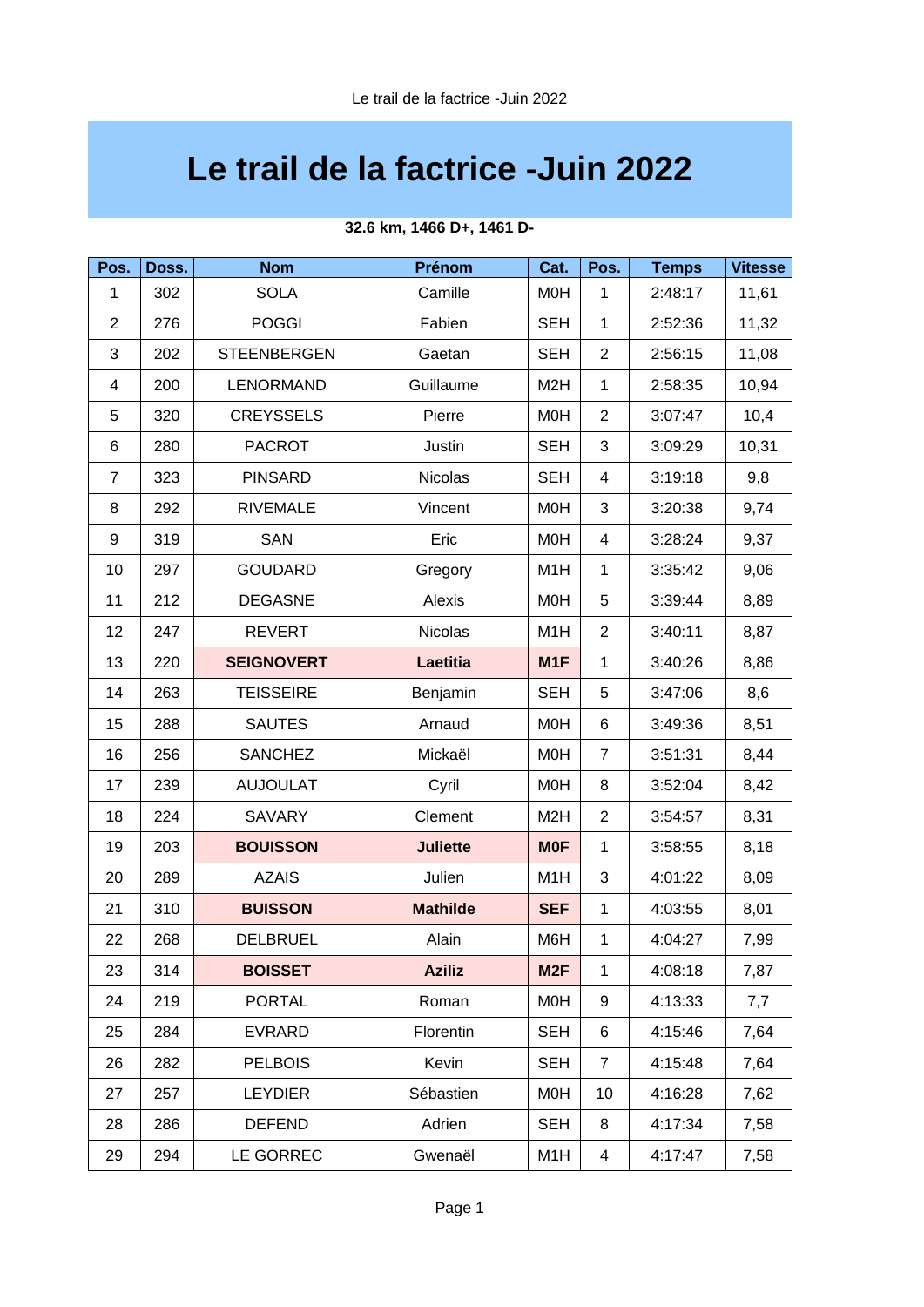| 30 | 295 | <b>E GORREC FORESTIE</b> | <b>Cécile</b>    | <b>MOF</b>       | $\overline{c}$ | 4:17:50 | 7,58           |
|----|-----|--------------------------|------------------|------------------|----------------|---------|----------------|
| 31 | 266 | <b>LOPEZ</b>             | Olivier          | M1H              | 5              | 4:18:41 | 7,55           |
| 32 | 229 | <b>ROUANET</b>           | Thibaut          | <b>SEH</b>       | 9              | 4:19:07 | 7,54           |
| 33 | 207 | <b>DACHEVILLE</b>        | Anthony          | M <sub>2</sub> H | 3              | 4:20:19 | 7,5            |
| 34 | 325 | <b>VEDOVATI</b>          | <b>Stéphanie</b> | M3F              | $\mathbf{1}$   | 4:23:12 | 7,42           |
| 35 | 270 | <b>TROUILLARD</b>        | Fabrice          | M3H              | $\mathbf{1}$   | 4:23:27 | 7,41           |
| 36 | 272 | <b>GRANNEC</b>           | Pierre           | M0H              | 11             | 4:23:49 | 7,4            |
| 37 | 298 | <b>DEGAND</b>            | Christophe       | M4H              | $\mathbf{1}$   | 4:24:01 | 7,4            |
| 38 | 227 | <b>CUILEYRIER</b>        | Loïc             | M0H              | 12             | 4:24:52 | 7,37           |
| 39 | 329 | <b>LOUHAIDIA</b>         | Elmouatassim     | <b>MOH</b>       | 13             | 4:27:56 | 7,29           |
| 40 | 271 | <b>AMILA</b>             | Patrick          | M0H              | 14             | 4:28:23 | 7,28           |
| 41 | 255 | <b>TRAUCHESSEC</b>       | Alain            | M4H              | $\overline{c}$ | 4:28:28 | 7,28           |
| 42 | 326 | <b>PADERNE</b>           | <b>Baptiste</b>  | <b>SEH</b>       | 10             | 4:29:26 | 7,25           |
| 43 | 214 | <b>POLI</b>              | Jean michel      | M <sub>2</sub> H | 4              | 4:32:02 | 7,18           |
| 44 | 232 | <b>PASTOR</b>            | Robert           | M <sub>5</sub> H | $\mathbf{1}$   | 4:34:02 | 7,13           |
| 45 | 328 | <b>FONTIES</b>           | Philippe         | M4H              | 3              | 4:34:57 | 7,1            |
| 46 | 264 | <b>NAVARRO</b>           | Teilo            | M0H              | 15             | 4:37:39 | 7,04           |
| 47 | 223 | <b>CASARES</b>           | William          | M <sub>2</sub> H | 5              | 4:39:12 | $\overline{7}$ |
| 48 | 230 | <b>CAUSSEGAL</b>         | <b>Muriel</b>    | M3F              | $\overline{c}$ | 4:39:29 | 6,99           |
| 49 | 290 | <b>MARTIN</b>            | Thierry          | M6H              | $\overline{2}$ | 4:41:34 | 6,94           |
| 50 | 238 | <b>AUJOULAT</b>          | <b>Marion</b>    | <b>MOF</b>       | 3              | 4:42:50 | 6,91           |
| 51 | 213 | <b>POULAIN</b>           | Tom              | <b>SEH</b>       | 11             | 4:44:29 | 6,87           |
| 52 | 296 | <b>MOSER-SOLER</b>       | <b>Lise</b>      | <b>MOF</b>       | 4              | 4:47:40 | 6,79           |
| 53 | 305 | <b>SENEGAS</b>           | Jean baptiste    | M3H              | $\overline{2}$ | 4:48:52 | 6,76           |
| 54 | 225 | <b>DECORDE</b>           | Arnaud           | <b>SEH</b>       | 12             | 4:49:09 | 6,76           |
| 55 | 330 | <b>JIMENEZ</b>           | Jean             | M4H              | $\overline{4}$ | 4:49:16 | 6,75           |
| 56 | 299 | <b>GALLEGO</b>           | Nathan           | <b>SEH</b>       | 13             | 4:50:55 | 6,71           |
| 57 | 226 | <b>MARTINEZ</b>          | Yannick          | <b>SEH</b>       | 14             | 4:50:59 | 6,71           |
| 58 | 274 | <b>HOUDUSSE</b>          | <b>Marie</b>     | <b>SEF</b>       | $\overline{c}$ | 4:52:49 | 6,67           |
| 59 | 260 | DAL CORSO                | Christian        | M4H              | 5              | 4:55:08 | 6,62           |
| 60 | 201 | <b>ROCA</b>              | <b>Cathie</b>    | M4F              | 1              | 4:55:14 | 6,62           |
| 61 | 209 | <b>MANSON</b>            | Thibaut          | <b>SEH</b>       | 15             | 4:55:55 | 6,6            |
| 62 | 258 | <b>RABOU</b>             | Thibault         | <b>SEH</b>       | 16             | 4:55:59 | 6,6            |
| 63 | 267 | <b>FERNANDEZ</b>         | <b>Béatrice</b>  | M4F              | $\overline{c}$ | 4:57:00 | 6,58           |

Le trail de la factrice -Juin 2022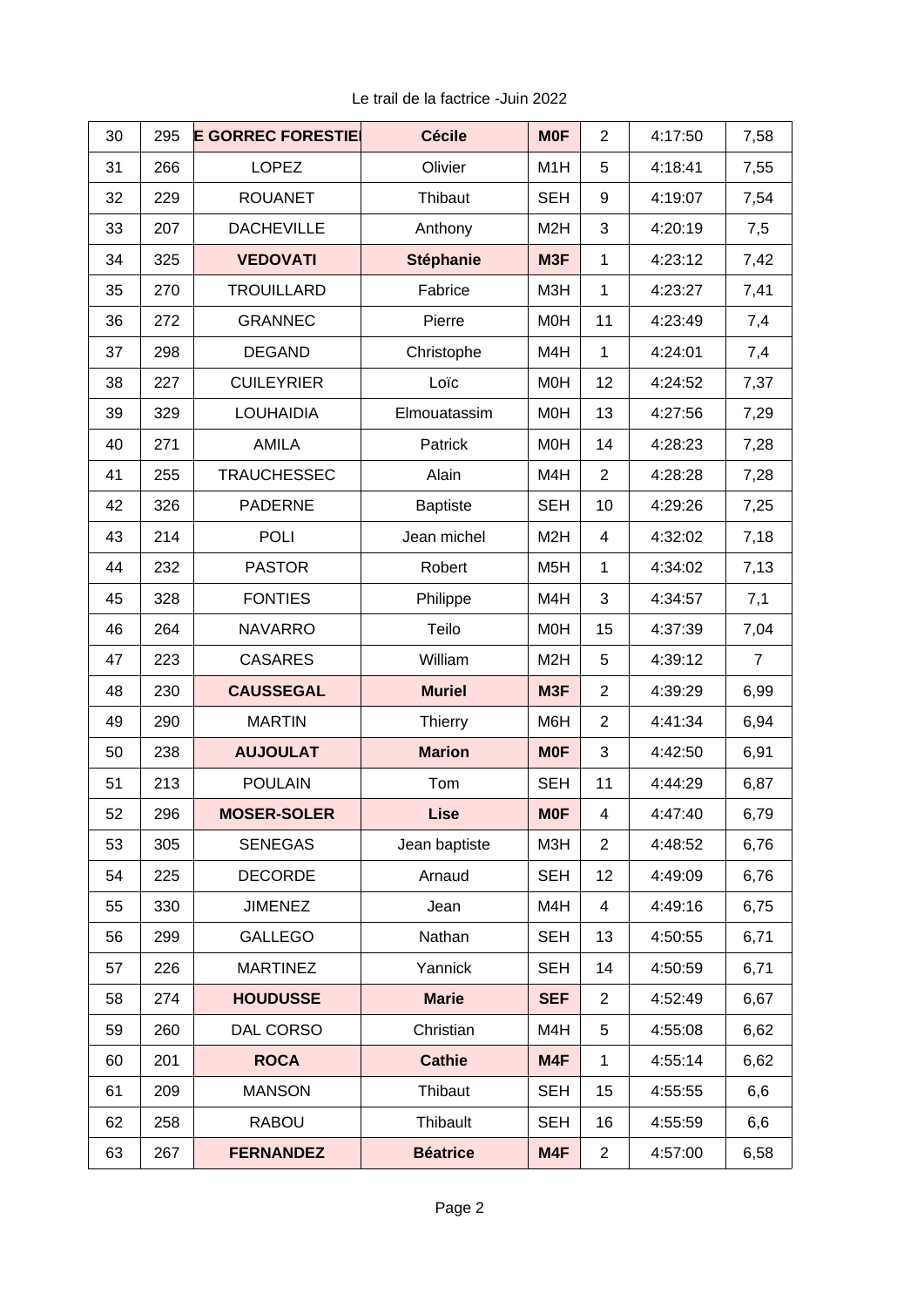| Le trail de la factrice - Juin 2022 |  |
|-------------------------------------|--|
|-------------------------------------|--|

| 64 | 279 | GAYE                   | <b>Jeffry</b>    | M <sub>2</sub> H | 6              | 4:59:47 | 6,52 |
|----|-----|------------------------|------------------|------------------|----------------|---------|------|
| 65 | 235 | <b>SALEZ</b>           | <b>Anaïs</b>     | <b>SEF</b>       | 3              | 5:00:58 | 6,49 |
| 66 | 308 | <b>DENONIN</b>         | <b>Bruno</b>     | M3H              | 3              | 5:01:25 | 6,48 |
| 67 | 327 | <b>GARRIDO</b>         | <b>Claire</b>    | M <sub>2F</sub>  | $\overline{c}$ | 5:07:42 | 6,35 |
| 68 | 231 | <b>GORRIZ</b>          | <b>Christine</b> | M4F              | 3              | 5:08:03 | 6,34 |
| 69 | 278 | <b>CAULIER</b>         | Lindsay          | <b>SEF</b>       | 4              | 5:08:28 | 6,33 |
| 70 | 261 | <b>CAILLEBOTTE</b>     | Emmanuel         | M1H              | 6              | 5:16:52 | 6,16 |
| 71 | 218 | <b>RANGER</b>          | David            | M1H              | $\overline{7}$ | 5:17:07 | 6,16 |
| 72 | 228 | <b>LOPEZ</b>           | Renaud           | M <sub>O</sub> H | 16             | 5:19:09 | 6,12 |
| 73 | 250 | CRETTÉ                 | Cédric           | M1H              | 8              | 5:20:58 | 6,09 |
| 74 | 206 | <b>BRYJOWSKI</b>       | <b>Nicole</b>    | M3F              | 3              | 5:24:54 | 6,01 |
| 75 | 312 | <b>MENDEZ</b>          | <b>Maria</b>     | M4F              | 4              | 5:24:56 | 6,01 |
| 76 | 222 | DE CARVALHO            | Georges          | M <sub>2</sub> H | $\overline{7}$ | 5:25:43 | 6    |
| 77 | 309 | <b>BENTAHILA</b>       | Salim            | M <sub>O</sub> H | 17             | 5:27:38 | 5,96 |
| 78 | 321 | <b>BENOIT</b>          | Cédric           | M1H              | 9              | 5:32:30 | 5,87 |
| 79 | 269 | <b>BESNARD JOUBERT</b> | <b>Isabelle</b>  | M3F              | 4              | 5:35:58 | 5,81 |
| 80 | 306 | <b>MENNILLO</b>        | Antony           | <b>ESH</b>       | $\mathbf{1}$   | 5:38:11 | 5,78 |
| 81 | 291 | <b>PENNECCHI</b>       | Gerard           | M4H              | 6              | 5:42:25 | 5,7  |
| 82 | 277 | <b>BUIXO</b>           | Frédérick        | M <sub>2</sub> H | 8              | 5:42:28 | 5,7  |
| 83 | 318 | <b>DEMONCHEAUX</b>     | Jérôme           | M <sub>2</sub> H | 9              | 5:48:48 | 5,6  |
| 84 | 285 | <b>DIDIER</b>          | <b>Regine</b>    | M5F              | $\mathbf{1}$   | 5:54:50 | 5,51 |
| 85 | 248 | <b>SAPIEN</b>          | Jean-michel      | M7H              | $\mathbf{1}$   | 5:57:24 | 5,47 |
| 86 | 249 | <b>SAPIEN</b>          | Julien           | M1H              | 10             | 5:57:29 | 5,46 |
| 87 | 216 | <b>BOSCH</b>           | Philippe         | M4H              | $\overline{7}$ | 5:59:16 | 5,44 |
| 88 | 311 | <b>TODOSKOFF</b>       | <b>Emilie</b>    | M1F              | $\overline{c}$ | 6:00:06 | 5,42 |
| 89 | 322 | <b>BRUGUIER</b>        | Christophe       | M <sub>2</sub> H | 10             | 6:01:51 | 5,4  |
| 90 | 243 | <b>GONZALEZ</b>        | Anthony          | <b>MOH</b>       | 18             | 6:13:40 | 5,23 |
| 91 | 245 | <b>TRZAN</b>           | Philippe         | M <sub>5</sub> H | $\overline{c}$ | 6:28:41 | 5,03 |
| 92 | 307 | <b>BERNAT</b>          | Michel           | M <sub>5</sub> H | 3              | 6:33:35 | 4,96 |
| 93 | 275 | <b>GOBIN</b>           | Olivier          | M1H              | 11             | 6:34:21 | 4,95 |
| 94 | 204 | <b>LANGLET</b>         | Thierry          | M4H              | 8              | 6:54:04 | 4,72 |
| 95 | 205 | <b>LANGLET</b>         | <b>Blandine</b>  | M4F              | 5              | 6:54:06 | 4,72 |
| 96 | 244 | <b>KAYSER-POTHIN</b>   | Anita            | M4F              | 6              | 6:54:09 | 4,72 |
| 97 | 208 | <b>GASPARINI</b>       | Thierry          | M3H              | 4              | 6:54:11 | 4,72 |
|    |     |                        |                  |                  |                |         |      |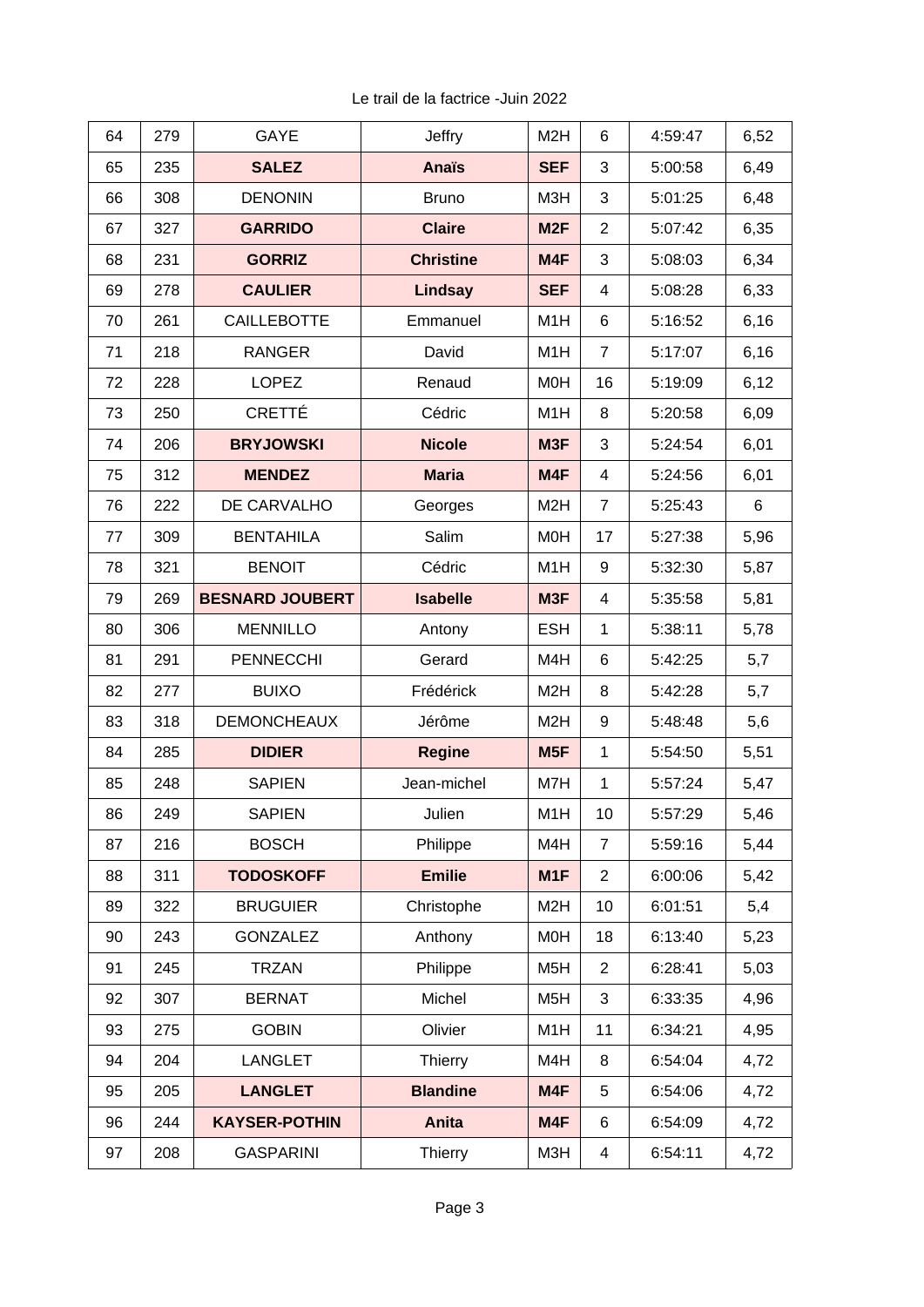### Le trail de la factrice -Juin 2022

| 98 | 315 | <b>RUIZ</b>      | Laëtitia | M <sub>2F</sub> |    | 7:47:26 |      |
|----|-----|------------------|----------|-----------------|----|---------|------|
| 99 | 242 | <b>CARCOPINO</b> | Jeremy   | M0H             | 19 | 7:47:51 | 4,16 |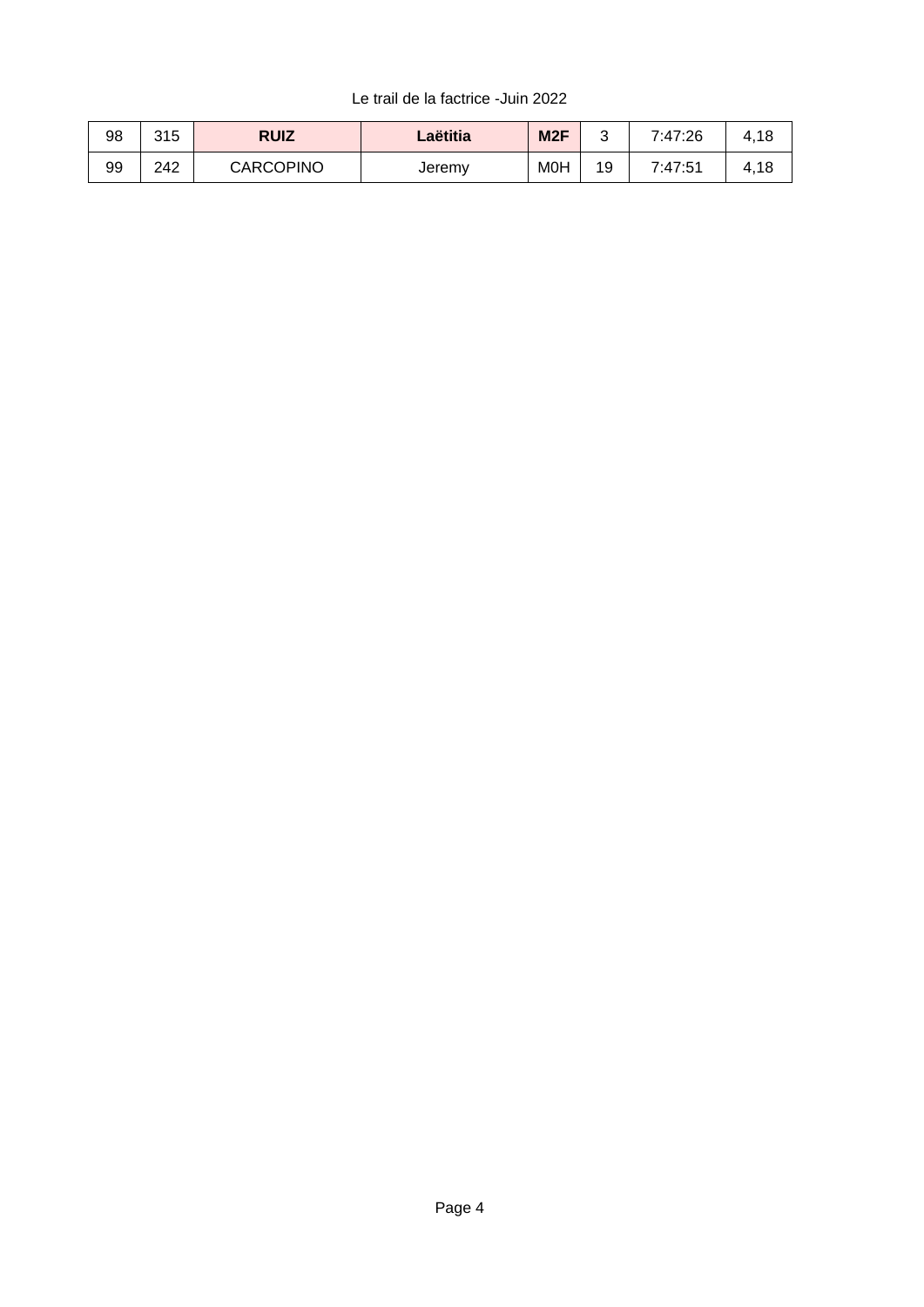# **Garlande Aller**

### **Classement intermédiaire.**

| Pos.           | Doss. | <b>Nom</b>         | Prénom          | Cat.             | Pos.           | <b>Temps</b> | <b>Vitesse</b> |
|----------------|-------|--------------------|-----------------|------------------|----------------|--------------|----------------|
| 1              | 302   | <b>SOLA</b>        | Camille         | M <sub>O</sub> H | $\mathbf{1}$   | 1:33:52      | 11,61          |
| $\overline{c}$ | 276   | <b>POGGI</b>       | Fabien          | <b>SEH</b>       | $\mathbf{1}$   | 1:36:15      | 11,32          |
| 3              | 200   | <b>LENORMAND</b>   | Guillaume       | M <sub>2</sub> H | $\mathbf{1}$   | 1:38:50      | 11,02          |
| 4              | 202   | <b>STEENBERGEN</b> | Gaetan          | <b>SEH</b>       | $\overline{2}$ | 1:39:15      | 10,98          |
| 5              | 280   | <b>PACROT</b>      | <b>Justin</b>   | <b>SEH</b>       | 3              | 1:43:25      | 10,53          |
| $\,6$          | 320   | <b>CREYSSELS</b>   | Pierre          | M <sub>O</sub> H | $\overline{c}$ | 1:44:15      | 10,45          |
| $\overline{7}$ | 292   | <b>RIVEMALE</b>    | Vincent         | M0H              | 3              | 1:44:33      | 10,42          |
| 8              | 319   | <b>SAN</b>         | Eric            | M <sub>O</sub> H | 4              | 1:51:05      | 9,81           |
| 9              | 323   | <b>PINSARD</b>     | Nicolas         | <b>SEH</b>       | 4              | 1:52:20      | 9,7            |
| 10             | 297   | <b>GOUDARD</b>     | Gregory         | M1H              | $\mathbf{1}$   | 1:53:16      | 9,62           |
| 11             | 212   | <b>DEGASNE</b>     | Alexis          | M <sub>O</sub> H | 5              | 1:56:18      | 9,37           |
| 12             | 247   | <b>REVERT</b>      | <b>Nicolas</b>  | M1H              | $\overline{c}$ | 1:58:07      | 9,22           |
| 13             | 263   | <b>TEISSEIRE</b>   | Benjamin        | <b>SEH</b>       | 5              | 1:58:14      | 9,21           |
| 14             | 224   | <b>SAVARY</b>      | Clement         | M <sub>2</sub> H | $\overline{c}$ | 1:59:08      | 9,14           |
| 15             | 220   | <b>SEIGNOVERT</b>  | <b>Laetitia</b> | M1F              | $\mathbf{1}$   | 2:00:13      | 9,06           |
| 16             | 239   | <b>AUJOULAT</b>    | Cyril           | M <sub>O</sub> H | 6              | 2:04:03      | 8,78           |
| 17             | 256   | <b>SANCHEZ</b>     | Mickaël         | M <sub>O</sub> H | $\overline{7}$ | 2:04:58      | 8,72           |
| 18             | 203   | <b>BOUISSON</b>    | <b>Juliette</b> | <b>MOF</b>       | $\mathbf{1}$   | 2:08:44      | 8,46           |
| 19             | 266   | LOPEZ              | Olivier         | M1H              | 3              | 2:08:46      | 8,46           |
| 20             | 268   | <b>DELBRUEL</b>    | Alain           | M6H              | $\mathbf{1}$   | 2:08:53      | 8,45           |
| 21             | 288   | <b>SAUTES</b>      | Arnaud          | M <sub>O</sub> H | 8              | 2:09:50      | 8,39           |
| 22             | 326   | <b>PADERNE</b>     | <b>Baptiste</b> | <b>SEH</b>       | 6              | 2:12:24      | 8,23           |
| 23             | 286   | <b>DEFEND</b>      | Adrien          | <b>SEH</b>       | $\overline{7}$ | 2:12:32      | 8,22           |
| 24             | 284   | <b>EVRARD</b>      | Florentin       | <b>SEH</b>       | 8              | 2:12:37      | 8,21           |
| 25             | 282   | <b>PELBOIS</b>     | Kevin           | <b>SEH</b>       | 9              | 2:12:41      | 8,21           |
| 26             | 219   | <b>PORTAL</b>      | Roman           | <b>MOH</b>       | 9              | 2:13:50      | 8,14           |
| 27             | 329   | <b>LOUHAIDIA</b>   | Elmouatassim    | M0H              | 10             | 2:15:45      | 8,02           |
| 28             | 310   | <b>BUISSON</b>     | <b>Mathilde</b> | <b>SEF</b>       | $\mathbf{1}$   | 2:15:48      | 8,02           |
| 29             | 270   | <b>TROUILLARD</b>  | Fabrice         | M3H              | $\mathbf{1}$   | 2:16:03      | 8,01           |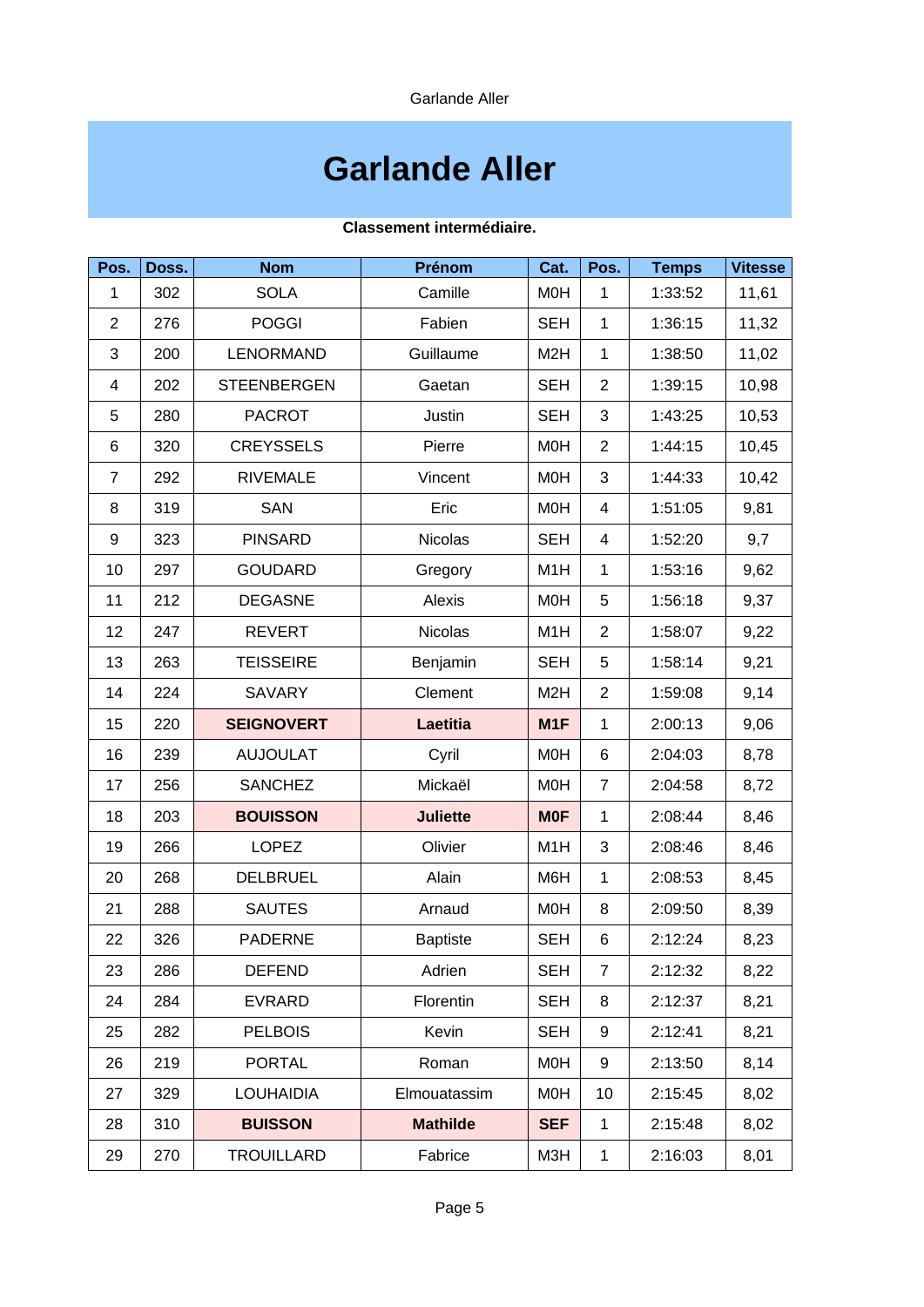| 30 | 314 | <b>BOISSET</b>           | <b>Aziliz</b>    | M <sub>2F</sub>  | $\mathbf{1}$   | 2:17:18 | 7,93 |
|----|-----|--------------------------|------------------|------------------|----------------|---------|------|
| 31 | 272 | <b>GRANNEC</b>           | Pierre           | M <sub>O</sub> H | 11             | 2:17:37 | 7,92 |
| 32 | 298 | <b>DEGAND</b>            | Christophe       | M4H              | $\mathbf{1}$   | 2:17:47 | 7,91 |
| 33 | 257 | <b>LEYDIER</b>           | Sébastien        | M <sub>O</sub> H | 12             | 2:21:10 | 7,72 |
| 34 | 225 | <b>DECORDE</b>           | Arnaud           | <b>SEH</b>       | 10             | 2:21:18 | 7,71 |
| 35 | 214 | <b>POLI</b>              | Jean michel      | M <sub>2</sub> H | 3              | 2:21:28 | 7,7  |
| 36 | 289 | <b>AZAIS</b>             | Julien           | M1H              | 4              | 2:21:39 | 7,69 |
| 37 | 227 | <b>CUILEYRIER</b>        | Loïc             | M <sub>O</sub> H | 13             | 2:21:44 | 7,69 |
| 38 | 229 | <b>ROUANET</b>           | Thibaut          | <b>SEH</b>       | 11             | 2:21:47 | 7,68 |
| 39 | 330 | <b>JIMENEZ</b>           | Jean             | M4H              | $\overline{c}$ | 2:21:50 | 7,68 |
| 40 | 258 | <b>RABOU</b>             | Thibault         | <b>SEH</b>       | 12             | 2:22:15 | 7,66 |
| 41 | 209 | <b>MANSON</b>            | Thibaut          | <b>SEH</b>       | 13             | 2:22:36 | 7,64 |
| 42 | 294 | LE GORREC                | Gwenaël          | M1H              | 5              | 2:23:04 | 7,61 |
| 43 | 295 | <b>E GORREC FORESTIE</b> | <b>Cécile</b>    | <b>MOF</b>       | $\overline{c}$ | 2:23:12 | 7,61 |
| 44 | 255 | <b>TRAUCHESSEC</b>       | Alain            | M4H              | 3              | 2:23:55 | 7,57 |
| 45 | 299 | <b>GALLEGO</b>           | Nathan           | <b>SEH</b>       | 14             | 2:24:28 | 7,54 |
| 46 | 226 | <b>MARTINEZ</b>          | Yannick          | <b>SEH</b>       | 15             | 2:24:33 | 7,54 |
| 47 | 207 | <b>DACHEVILLE</b>        | Anthony          | M <sub>2</sub> H | 4              | 2:24:57 | 7,52 |
| 48 | 325 | <b>VEDOVATI</b>          | <b>Stéphanie</b> | M3F              | $\mathbf{1}$   | 2:25:14 | 7,5  |
| 49 | 232 | <b>PASTOR</b>            | Robert           | M <sub>5</sub> H | $\mathbf{1}$   | 2:25:43 | 7,48 |
| 50 | 279 | GAYE                     | <b>Jeffry</b>    | M <sub>2</sub> H | 5              | 2:26:15 | 7,45 |
| 51 | 328 | <b>FONTIES</b>           | Philippe         | M4H              | 4              | 2:26:23 | 7,44 |
| 52 | 250 | CRETTÉ                   | Cédric           | M1H              | 6              | 2:26:45 | 7,42 |
| 53 | 230 | <b>CAUSSEGAL</b>         | <b>Muriel</b>    | M3F              | $\overline{2}$ | 2:26:50 | 7,42 |
| 54 | 213 | <b>POULAIN</b>           | Tom              | <b>SEH</b>       | 16             | 2:27:24 | 7,39 |
| 55 | 264 | <b>NAVARRO</b>           | Teilo            | M0H              | 14             | 2:27:39 | 7,38 |
| 56 | 271 | AMILA                    | Patrick          | <b>MOH</b>       | 15             | 2:28:52 | 7,32 |
| 57 | 223 | <b>CASARES</b>           | William          | M <sub>2</sub> H | 6              | 2:29:53 | 7,27 |
| 58 | 305 | <b>SENEGAS</b>           | Jean baptiste    | M3H              | 2              | 2:30:32 | 7,24 |
| 59 | 309 | <b>BENTAHILA</b>         | Salim            | M0H              | 16             | 2:30:59 | 7,22 |
| 60 | 274 | <b>HOUDUSSE</b>          | <b>Marie</b>     | <b>SEF</b>       | $\overline{2}$ | 2:31:02 | 7,21 |
| 61 | 290 | <b>MARTIN</b>            | Thierry          | M6H              | $\overline{2}$ | 2:31:05 | 7,21 |
| 62 | 308 | <b>DENONIN</b>           | <b>Bruno</b>     | M3H              | 3              | 2:31:53 | 7,17 |
| 63 | 238 | <b>AUJOULAT</b>          | <b>Marion</b>    | <b>MOF</b>       | 3              | 2:32:14 | 7,16 |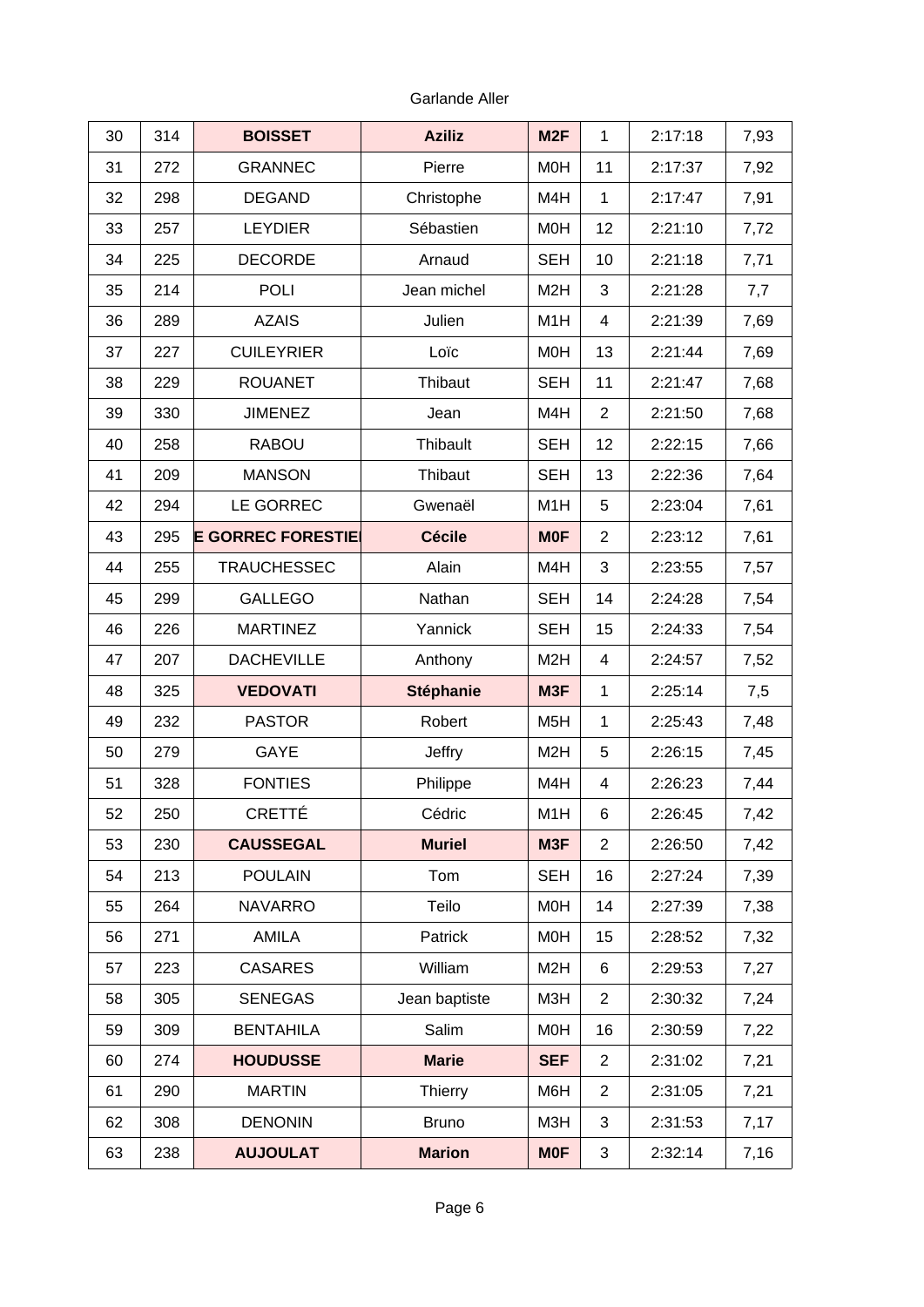| 64 | 261 | <b>CAILLEBOTTE</b>     | Emmanuel         | M1H              | 7              | 2:33:52 | 7,08 |
|----|-----|------------------------|------------------|------------------|----------------|---------|------|
| 65 | 296 | <b>MOSER-SOLER</b>     | <b>Lise</b>      | <b>MOF</b>       | 4              | 2:34:04 | 7,07 |
| 66 | 228 | <b>LOPEZ</b>           | Renaud           | M <sub>O</sub> H | 17             | 2:34:20 | 7,06 |
| 67 | 218 | <b>RANGER</b>          | David            | M1H              | 8              | 2:37:39 | 6,91 |
| 68 | 222 | DE CARVALHO            | Georges          | M <sub>2</sub> H | $\overline{7}$ | 2:38:16 | 6,88 |
| 69 | 201 | <b>ROCA</b>            | <b>Cathie</b>    | M4F              | $\mathbf{1}$   | 2:39:08 | 6,85 |
| 70 | 260 | <b>DAL CORSO</b>       | Christian        | M4H              | 5              | 2:39:10 | 6,84 |
| 71 | 267 | <b>FERNANDEZ</b>       | <b>Béatrice</b>  | M4F              | $\overline{c}$ | 2:40:52 | 6,77 |
| 72 | 327 | <b>GARRIDO</b>         | <b>Claire</b>    | M <sub>2F</sub>  | $\overline{c}$ | 2:41:36 | 6,74 |
| 73 | 321 | <b>BENOIT</b>          | Cédric           | M1H              | 9              | 2:42:51 | 6,69 |
| 74 | 304 | <b>CECCHINATO</b>      | Guillaume        | <b>SEH</b>       | 17             | 2:44:34 | 6,62 |
| 75 | 306 | <b>MENNILLO</b>        | Antony           | <b>ESH</b>       | $\mathbf{1}$   | 2:44:50 | 6,61 |
| 76 | 277 | <b>BUIXO</b>           | Frédérick        | M <sub>2</sub> H | 8              | 2:44:53 | 6,61 |
| 77 | 206 | <b>BRYJOWSKI</b>       | <b>Nicole</b>    | M3F              | 3              | 2:45:49 | 6,57 |
| 78 | 278 | <b>CAULIER</b>         | Lindsay          | <b>SEF</b>       | 3              | 2:46:20 | 6,55 |
| 79 | 291 | <b>PENNECCHI</b>       | Gerard           | M4H              | 6              | 2:46:45 | 6,53 |
| 80 | 318 | <b>DEMONCHEAUX</b>     | Jérôme           | M <sub>2</sub> H | 9              | 2:48:25 | 6,47 |
| 81 | 231 | <b>GORRIZ</b>          | <b>Christine</b> | M4F              | 3              | 2:49:24 | 6,43 |
| 82 | 242 | <b>CARCOPINO</b>       | Jeremy           | <b>MOH</b>       | 18             | 2:49:28 | 6,43 |
| 83 | 235 | <b>SALEZ</b>           | <b>Anaïs</b>     | <b>SEF</b>       | 4              | 2:50:06 | 6,4  |
| 84 | 322 | <b>BRUGUIER</b>        | Christophe       | M <sub>2</sub> H | 10             | 2:50:12 | 6,4  |
| 85 | 269 | <b>BESNARD JOUBERT</b> | <b>Isabelle</b>  | M3F              | 4              | 2:51:30 | 6,35 |
| 86 | 312 | <b>MENDEZ</b>          | <b>Maria</b>     | M4F              | $\overline{4}$ | 2:52:25 | 6,32 |
| 87 | 275 | <b>GOBIN</b>           | Olivier          | M1H              | 10             | 2:59:13 | 6,08 |
| 88 | 324 | <b>TOFFETI SANCHEZ</b> | Carlos           | M3H              | $\overline{4}$ | 3:00:14 | 6,04 |
| 89 | 216 | <b>BOSCH</b>           | Philippe         | M4H              | $\overline{7}$ | 3:01:09 | 6,01 |
| 90 | 307 | <b>BERNAT</b>          | Michel           | M5H              | $\overline{c}$ | 3:11:41 | 5,68 |
| 91 | 243 | <b>GONZALEZ</b>        | Anthony          | M0H              | 19             | 3:12:07 | 5,67 |
| 92 | 249 | <b>SAPIEN</b>          | Julien           | M1H              | 11             | 3:12:28 | 5,66 |
| 93 | 248 | <b>SAPIEN</b>          | Jean-michel      | M7H              | $\mathbf{1}$   | 3:12:34 | 5,66 |
| 94 | 285 | <b>DIDIER</b>          | Regine           | M5F              | $\mathbf{1}$   | 3:12:49 | 5,65 |
| 95 | 245 | <b>TRZAN</b>           | Philippe         | M <sub>5</sub> H | 3              | 3:14:15 | 5,61 |
| 96 | 311 | <b>TODOSKOFF</b>       | <b>Emilie</b>    | M1F              | $\overline{2}$ | 3:25:04 | 5,31 |
| 97 | 211 | <b>CLUZEL</b>          | Thibault         | M <sub>2</sub> H | 11             | 3:26:20 | 5,28 |